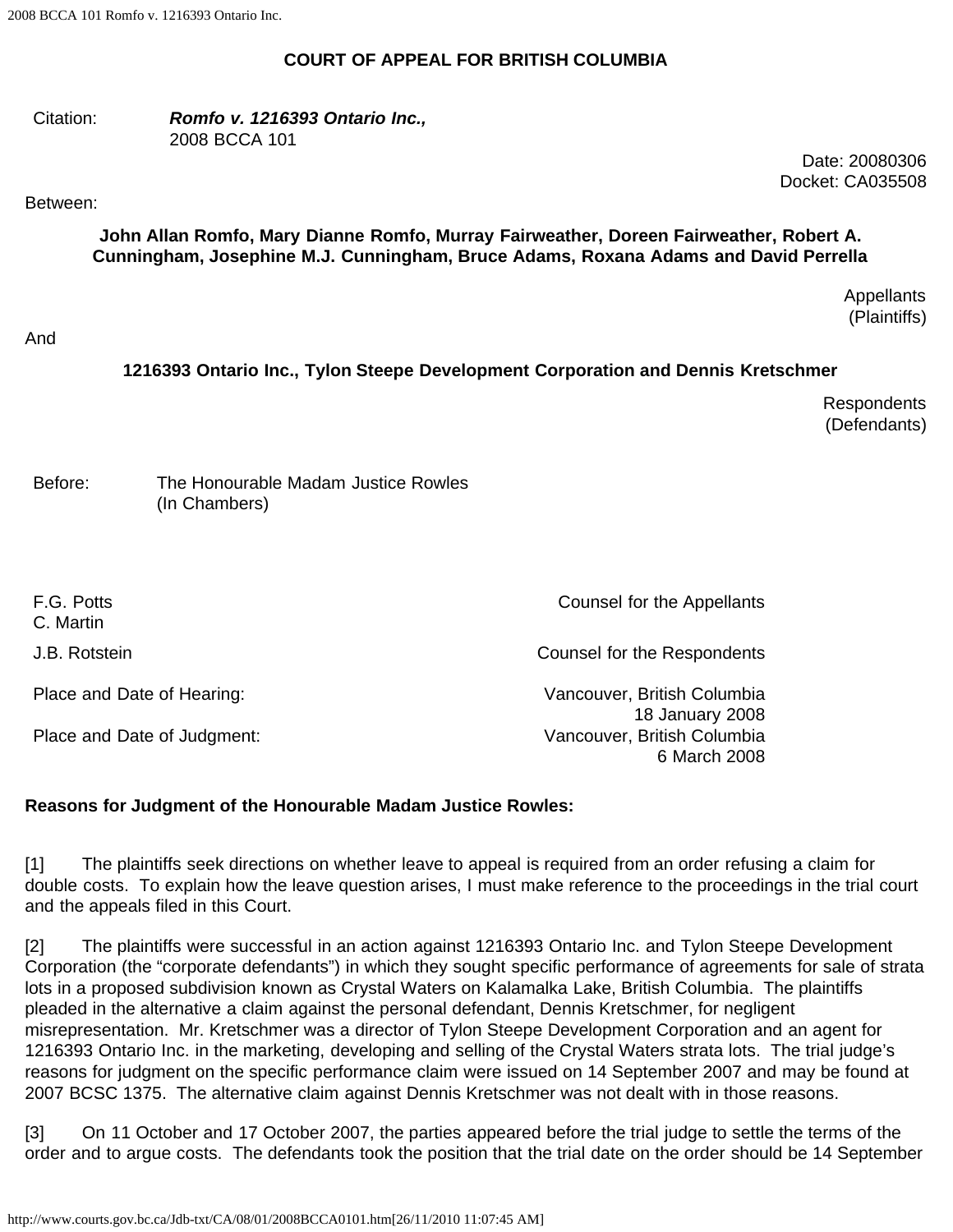2007. The trial judge did not agree. The formal order shows the date of judgment as 17 October 2007.

[4] On 8 November 2007, the parties were before the trial judge on the issue of costs. Counsel for the defendants asserted that the plaintiffs had abandoned the claim against the personal defendant. The plaintiffs' position was that the claim against Mr. Kretschmer had not been abandoned but, in view of the outcome of the specific performance action against the corporate defendants, the plaintiffs were content to have the claim as against him dismissed.

[5] On 4 December 2007, the trial judge gave reasons for judgment on several issues relating to costs: *Romfo v. 1216393 Ontario Inc.*, 2007 BCSC 1772, [2007] B.C.J. No. 2616. Among other things, the plaintiffs sought an order for double costs, based on settlement offers made to the corporate defendants and the personal defendant under Rule 37A of the *Rules of Court*.

[6] Rule 37A provides:

(1) In any circumstance to which Rule 37 does not apply, a party to a proceeding may deliver a written offer of settlement, in any form, of one or more of the claims in the proceeding if that offer of settlement includes a statement that the party delivering the offer of settlement reserves the right to bring it to the attention of the court for consideration in relation to costs after the court has rendered judgment on all other issues in the proceeding.

(2) If an offer of settlement has been delivered under subrule (1) and brought to the attention of the court, the court may

(a) award costs to the offering party in an amount not greater than the costs to which the party would have been entitled had the offer been made under Rule 37, or

(b) deprive the party to whom the offer was made of costs to an extent not greater than that which the court could have ordered had the offer been made under Rule 37.

[7] The trial judge dismissed the application for double costs on the ground that offers to settle may not be made to multiple defendants unless the defendants have been sued jointly. The judge's reasons on this point are set out in full below:

[14] The plaintiffs made settlement offers under Rule [37A]. They also made offers under Rule [37], but they acknowledge that these offers did not conform to that rule. Their recovery was greater than what was offered. They claim double costs.

[15] The substance of the offers was that (with some variations between them) the defendants would convey the lots for the purchase price set out in the offers OR the defendants would pay the plaintiffs the difference between the appraised value of the lots and the purchase price. The offers further provided that the defendants would discontinue their counterclaim without costs.

[16] The issue with respect to these offers was that they were global offers, namely offers to all of the defendants, yet the defendants were not sued jointly. Furthermore, only the two corporate defendants own the land and only they had the ability to convey it.

[17] The courts have recognized that offers to settle may not be made to multiple defendants unless they were sued jointly. Most recently, Sinclair-Prowse J. was faced with the same issue in *Cleeve v. Gregerson et al.*, 2007 BCSC 1470. She stated:

[3] Though the Defendants contend that there are a number of grounds on which the Plaintiff's application should be dismissed, I only found it necessary to address one of those grounds. Specifically I am satisfied that neither Rule 37(A) nor Rule 37 recognize global offers to settle against two or more Defendants who are not jointly liable: *Cao (Guardian ad litem of) v. Schroeder*, 2005 BCCA 351, 42 B.C.L.R. (4th) 222; and *Kerpan v. Insurance Corporation of British Columbia*, 2007 BCSC 203, 47 C.C.L.I. (4th) 72.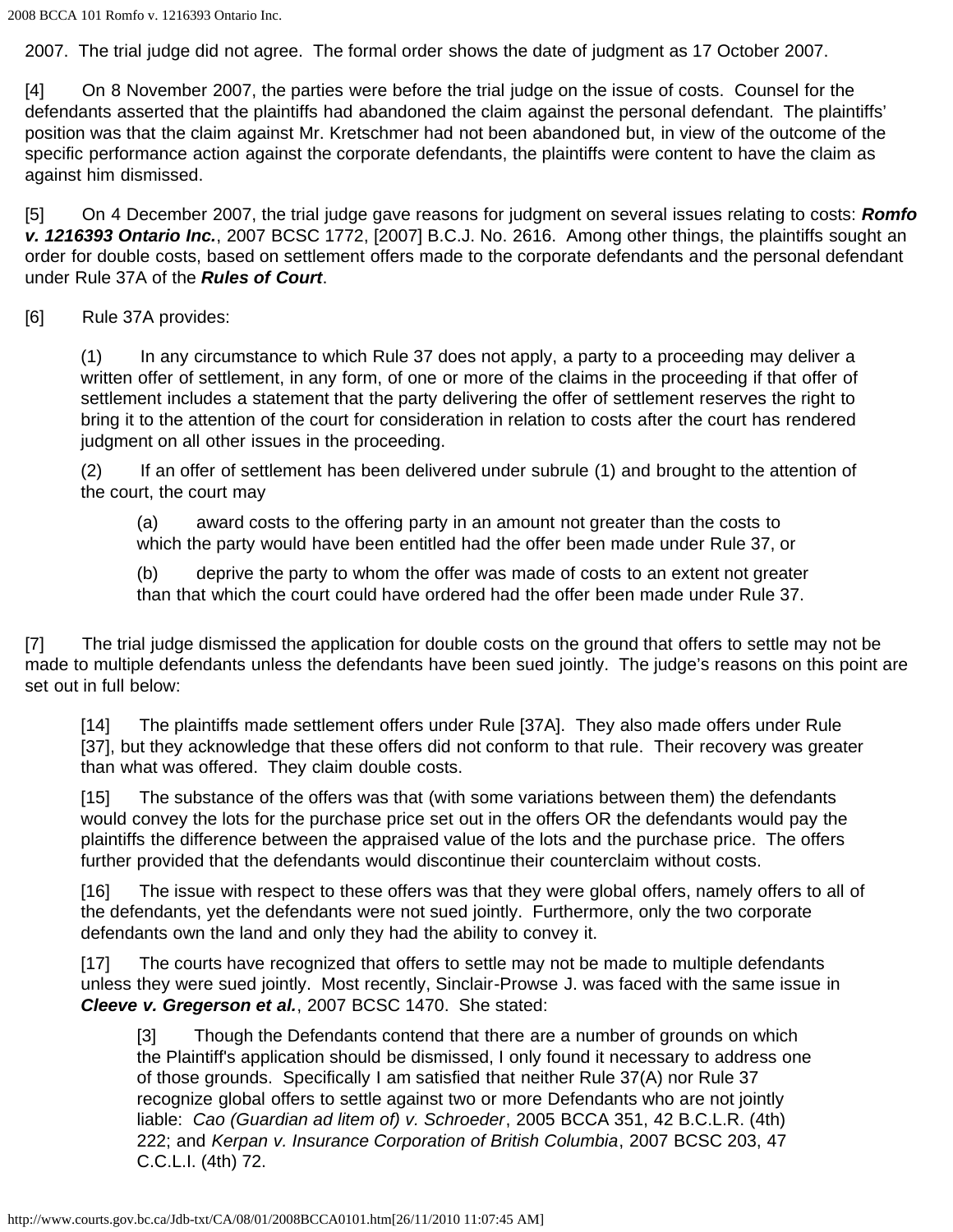[18] I am sympathetic to the plaintiffs' submission that this leaves a gap in the rules; nevertheless, I am bound by the clear authority on this point.

[8] I turn now to the appeals that have been filed. On 12 October 2007, the corporate defendants delivered their notices of appeal from the judgment ordering specific performance. Four notices of appeal were filed, one for each group of plaintiffs referred to in the judgment.

[9] Prompted by the appeals from the order granting specific performance, the plaintiffs brought appeals on 22 October 2007 from the order dismissing the claim as against Mr. Kretschmer. Both the corporate defendants and Mr. Kretschmer were shown as parties to the appeals. The relief sought included the following:

[...] the Court of Appeal will be moved at the hearing of this appeal for an order that if the Defendants, 1216393 Ontario Inc. and Tylon Steepe Development Corporation, are successful in their appeals, the matter be remitted back to the Honourable Mr. Justice Myers to assess the liability of Mr. Dennis Kretschmer which was not pursued by the Plaintiffs once the corporate defendants were found liable.

[10] The corporate defendants subsequently applied to strike the plaintiffs' appeals from the order dismissing the alternative claim against Mr. Kretschmer on the ground that no relief was or could be sought against them on the appeal. Mr. Kretschmer argued that the plaintiffs' appeal from the order dismissing the alternative claim against him ought to be struck as being out of time. As a precaution, the plaintiffs bought a cross-motion seeking an extension of time within which to bring an appeal from that part of the judge's order which dismissed their alternative claim against Mr. Kretschmer, in the event an extension was needed.

[11] In reasons for judgment issued on 18 January 2008, which may be found at 2008 BCCA 45, I granted the application of the corporate defendants to strike out the plaintiffs' appeal as against them. Mr. Kretschmer's application to strike the plaintiffs' appeals as being out of time was unsuccessful. Without objection, an order was also made that the corporate defendants' appeals against the order for specific performance and the plaintiffs' appeals against the order dismissing the claim as against Mr. Kretschmer be heard at the same time.

[12] With that background, I turn now to the plaintiffs' motion for directions as to whether leave is required to appeal the dismissal of the plaintiffs' claim for double costs and, if leave is required, for leave to appeal.

[13] In the appeals filed by the corporate defendants against the order for specific performance, the plaintiffs have not filed a cross-appeal from the order dismissing their claim for double costs. I assume the plaintiffs did not do so because any relief on the cross-appeal could only be granted against the corporate defendants but the offer was made to all of the defendants.

[14] On 20 December 2007, the corporate defendants' application to strike them as parties in the appeal the plaintiffs had filed against the order dismissing the action against Mr. Kretschmer was heard. The plaintiffs filed their application for directions concerning the matter of double costs after the application to strike was heard but before the reasons for judgment were delivered.

[15] As a result of my order dated 18 January 2008, made in the appeals brought by the plaintiffs against the order dismissing the claim against Mr. Kretschmer, the corporate defendants are no longer parties in those appeals and relief cannot be sought against them in relation to the issue of double costs.

[16] For the plaintiffs to be able to bring the issue of whether the trial judge erred in not granting them double costs, based on the global offer, the plaintiffs would have to bring further appeals directed to the question of whether such costs ought to have been granted, with both the corporate defendants and Mr. Kretschmer as respondents.

[17] Sections 6 and 7 of the *Court of Appeal Act*, R.S.B.C. 1996, c. 77, are relevant to the question of whether leave is required. Section 6(1) provides that an appeal lies to the court from an order of the Supreme Court or an